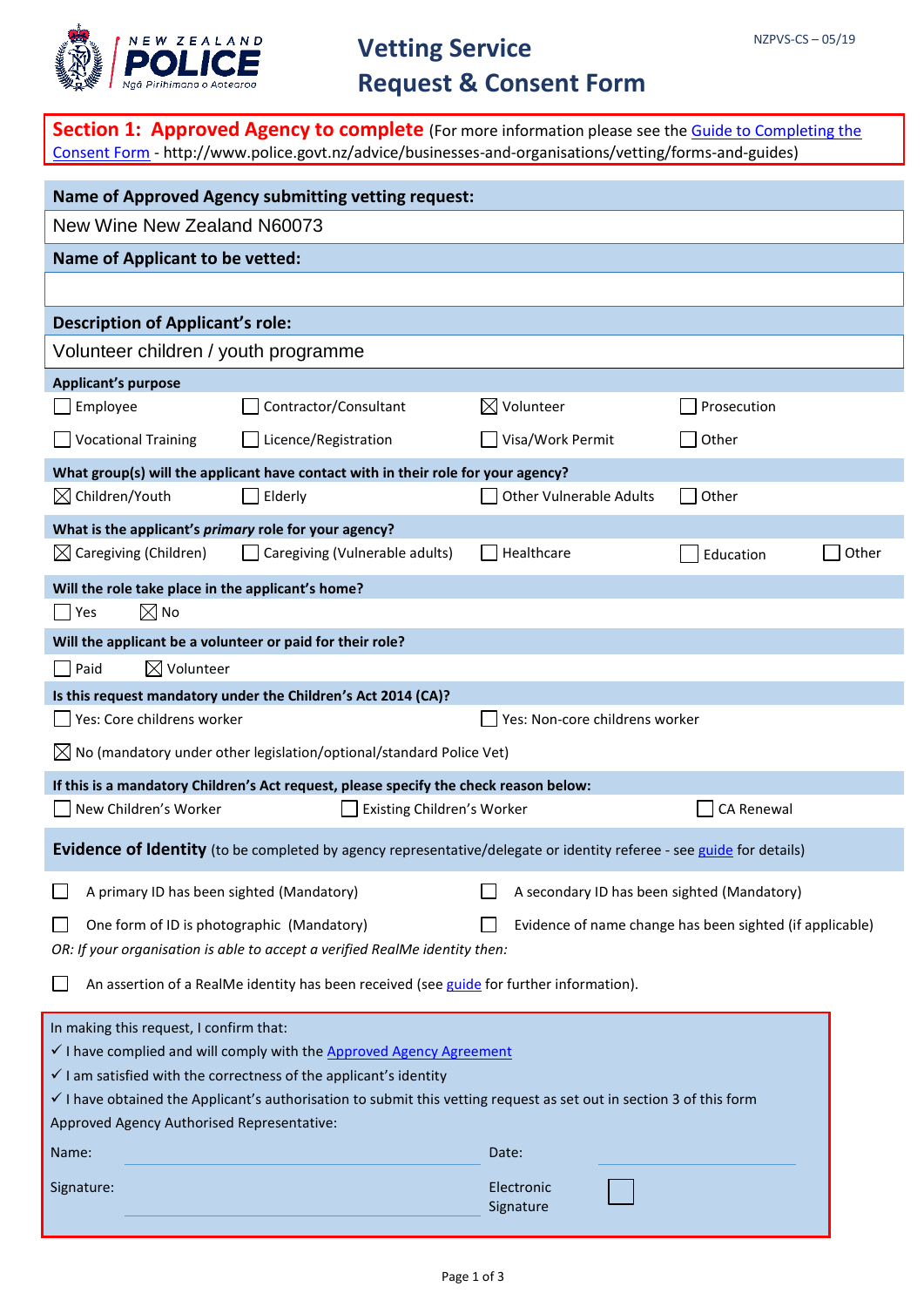

# **Vetting Service Request & Consent Form**

#### **Name of Approved Agency submitting vetting request:**

New Wine New Zealand Trust N60073

### **Section 2: Applicant to complete and return to Approved Agency**

*\*Denotes a mandatory field*

#### **Personal Information**

Details *(note: the name you are most commonly known by is your primary name)*

| *Family name (Primary):              |            |         |                                 |  |
|--------------------------------------|------------|---------|---------------------------------|--|
| Given name(s):                       |            |         |                                 |  |
| *Gender:                             | (M)<br>(F) | (Other) | *Date of birth:<br>(dd/mm/yyyy) |  |
| Place of birth:<br>(Town/City/State) |            |         |                                 |  |
| *Country of birth                    |            |         |                                 |  |
| NZ Driver Licence<br>number:         |            |         |                                 |  |

**Previous names**: If applicable, please include other alias or alternate names; married name if not your primary name; previous/maiden/name changed by deed poll or statutory declaration.

| Family name | First name | Middle names |
|-------------|------------|--------------|
|             |            |              |
|             |            |              |
|             |            |              |
|             |            |              |
|             |            |              |
|             |            |              |
|             |            |              |
|             |            |              |
|             |            |              |
|             |            |              |

| <b>Permanent Residential Address</b> |                   |  |
|--------------------------------------|-------------------|--|
| *Number/Street:                      |                   |  |
| Suburb:                              | <b>Post Code:</b> |  |
| *City/Town/<br>Rural District:       |                   |  |